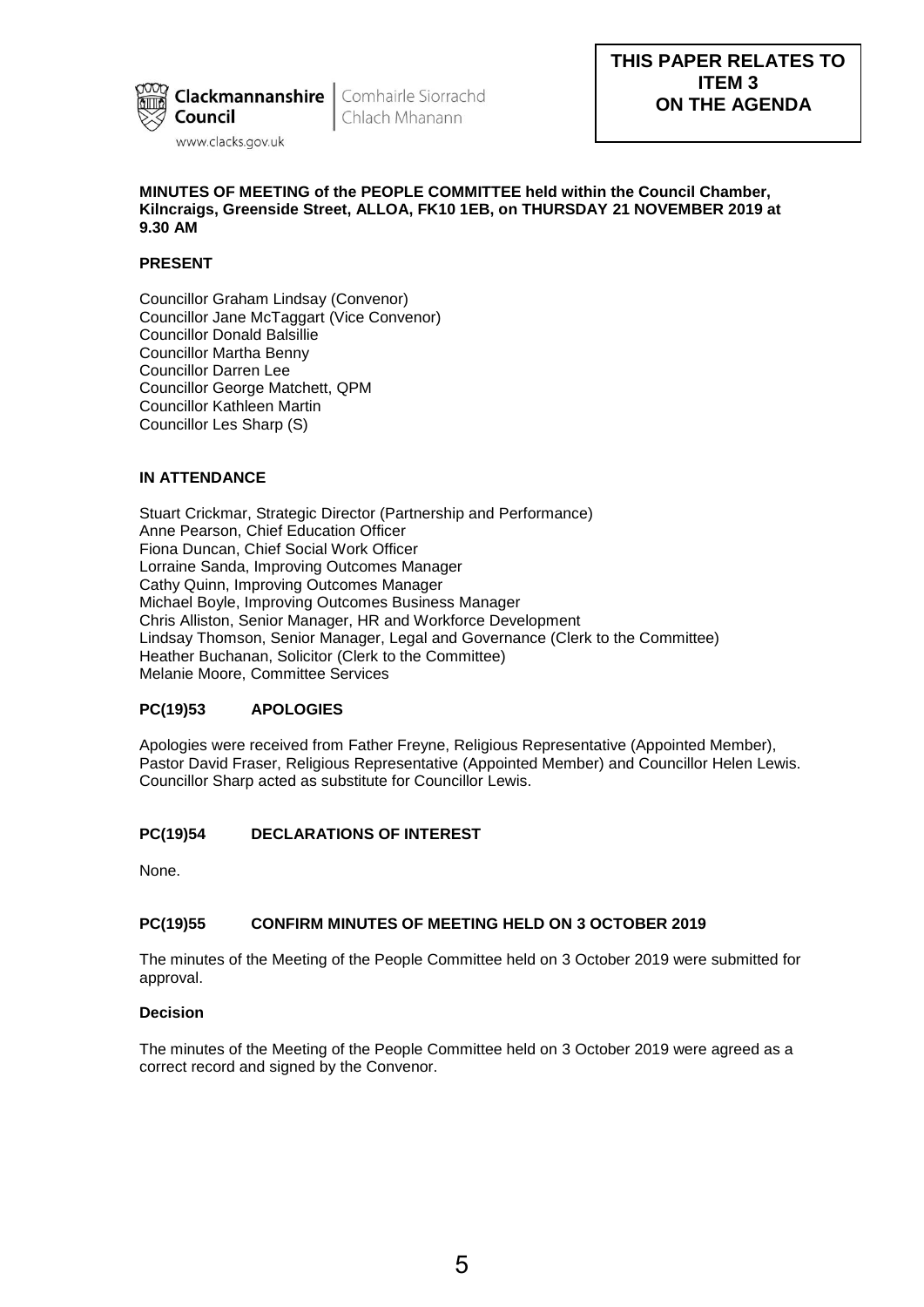# **PC(19)56 FINANCIAL PERFORMANCE 2019/20 – AUGUST OUTTURN**

The report, submitted by the Chief Finance Officer, provided an update on the financial performance for the People Division of the Council in respect of revenue spend for the current financial year, 2019/20. This was based on forecast information as at August 2019.

#### **Motion**

That the Committee agrees the recommendations set out in the report.

Moved by Councillor Graham Lindsay. Seconded by Councillor Jane McTaggart.

#### **Decision**

Having challenged and commented on the report, the Committee agreed to note:

- 1. The forecast General Fund revenue overspend relating to the People Division for the year of £1.159m; and
- 2. Delivery of planned savings in the year forecasted to achieve 86.0%.

### **PC(19)57 PEOPLE BUSINESS PLAN 2019/20 – MID YEAR REVIEW**

The report, submitted by the Strategic Director (People), updated the Committee on progress in relation to the mid-year People Business Plan report 2019/20.

### **Motion**

That the Committee agrees the recommendation in the report.

Moved by Councillor Graham Lindsay. Seconded by Councillor Jane McTaggart.

### **Decision**

The Committee agreed to note and comment on the information contained in the report.

# **PC(19)58 CHILDREN'S SERVICES PLAN 2017-2020: ANNUAL REPORT 2018/19**

The report, submitted by the Strategic Director (People) updated the Committee on progress in relation to the annual report 2018/19 relating to Clackmannanshire Children's Services Plan 2017-2020.

#### **Motion**

That the Committee agrees the recommendation set out in the report.

Moved by Councillor Jane McTaggart. Seconded by Councillor Les Sharp.

## **Decision**

The Committee agreed to note and comment on the information contained in the report.

### **PC(19)60 SCOTTISH ATTAINMENT CHALLENGE: END OF YEAR REPORT SEPTEMBER 2019**

The report, submitted by the Improving Outcomes Manager, shared with Committee the Scottish Attainment Challenge 2018/19 End of Year report which was submitted to the Scottish Government in September 2019.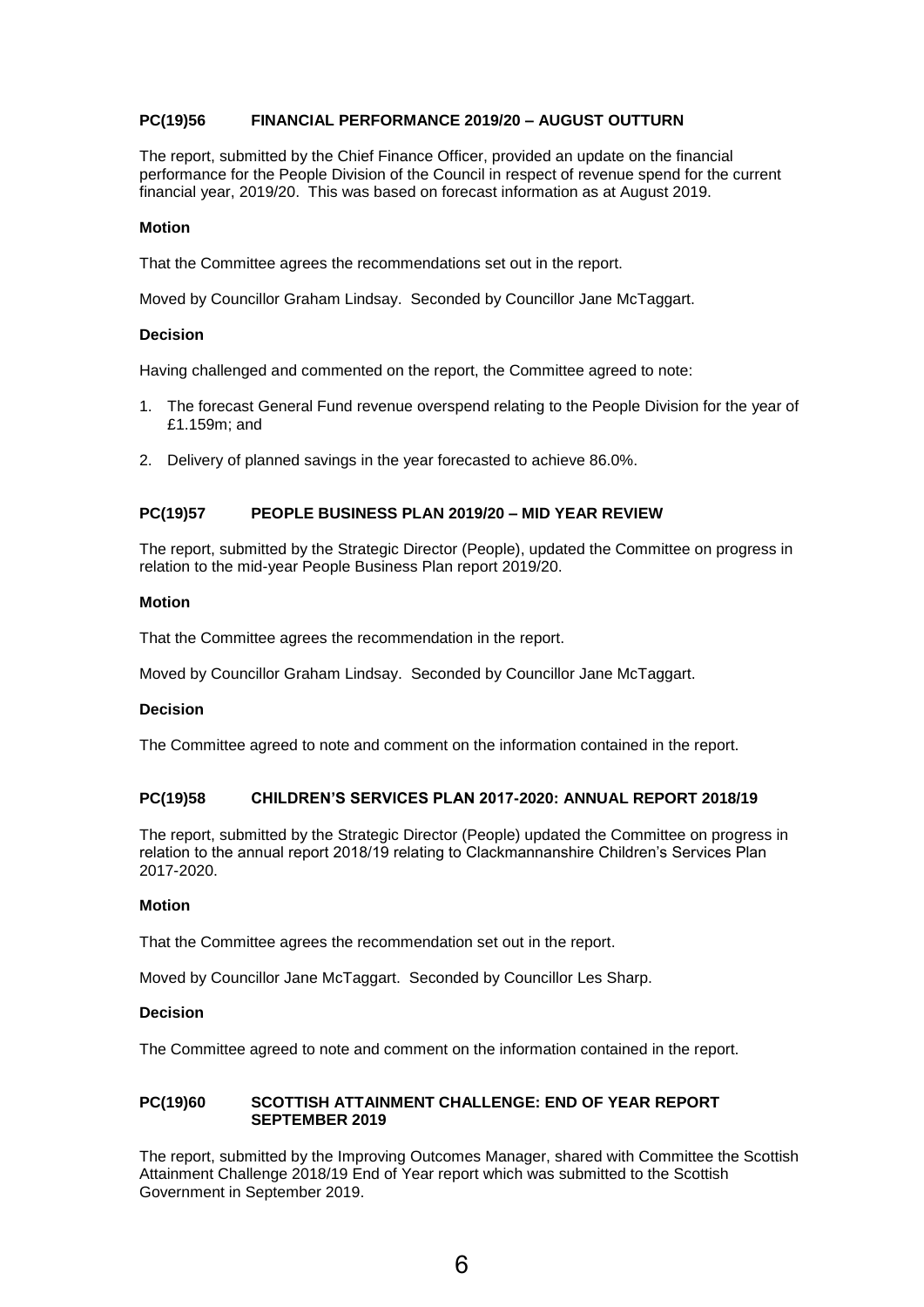## **Motion**

That the Committee agrees the recommendation set out in the report.

Moved by Councillor Martha Benny. Seconded by Councillor Donald Balsillie.

## **Decision**

The Committee agreed to note and comment on the information contained in the report.

## **PC(19)61 DEVOLVED SCHOOL MANAGEMENT (DSM) SCHEME – ISSUE OF NEW GUIDELINES**

The report, submitted by the Chief Education Officer, provided an update on the Scottish Government's Fair Funding Review, information on the recently issued Devolved School Management (DSM) Guidelines and a proposal on how the Education Service can take forward the recommendations made within the DSM Guidelines.

## **Motion**

That the Committee agrees the recommendations set out in the report.

Moved by Councillor Donald Balsillie. Seconded by Councillor Les Sharp.

## **Decision**

The Committee agreed to:

- 1. Note the contents of the report.
- 2. Agree the proposals and request that the Director of People Services brings a further report to the People Committee with proposals on how Education Services plan to align Clackmannanshire's DSM Scheme with the revised DSM Guidelines.

### **Action**

Chief Education Officer

## **PC(19)53 CONSULTATION ON SCHOOL TERM DATES**

The report, submitted by the Chief Education Officer, sought approval from Committee for the Education Services to consult on proposed changes to the pattern of holiday dates in relation to summer and October holidays.

### **Motion**

That the Committee agrees the recommendation set out in the report.

Moved by Councillor Les Sharp. Seconded by Councillor Graham Lindsay.

## **Decision**

The Committee agreed to:

- 1. Approve the proposal to consult on changes to the pattern of term dates.
- 2. Note that a report on the outcome of the consultation will be presented to the People Committee at its meeting on 30 January 2020.

**Action**  Chief Education Officer